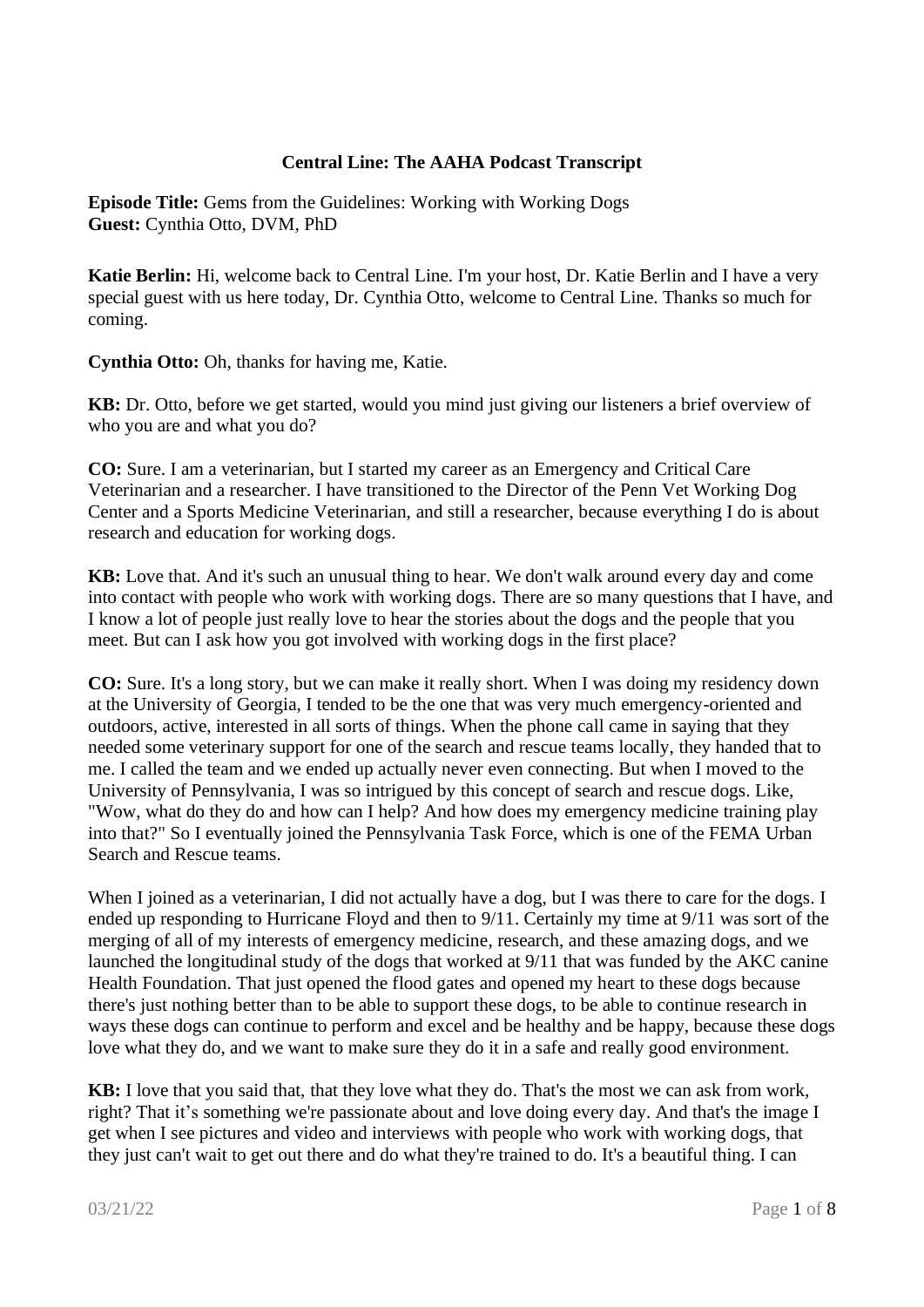imagine that you see a lot of pretty amazing things in your work.

We are here today talking in large part because you were the chair of the task force for the 2021 AAHA Working Assistance and Therapy Dog Guidelines that came out last fall, which is really exciting because these were really the first guidelines of their kind, right? Are there any other pieces of work that bring together and consolidate recommendations for people who care for this kind of dog?

**CO:** I think working dogs have started to creep into our literature a little bit more, but these guidelines are absolutely the first thing that have really come out with these kind of clear recommendations. And the group that we pulled together to participate in this was incredibly talented and brought the experience across all the different types of working dogs.

I believe there's a Vet Clinics of North America and a couple of books now that are starting to address working dogs, but these AAHA guidelines are across the board and really directed at any veterinarian or any veterinary program or professional that works with these dogs, to start to open the door and answer some of those important questions of how do we best care for these dogs.

**KB:** Yeah, very exciting! I was in practice until about five minutes ago, and I don't see very many working dogs in my line of work here. Our clinic just didn't seem to get a lot of those patients. Back when I worked in New York, I worked on some border patrol dogs which were... kind of terrifying to me. I wish I'd had these guidelines then, because these dogs are just so impressive. But the thing that really struck me was how bonded they were to their handlers. It was like you could see the bond in the air between them, like a tension where I felt safe as long as they were looking at their handler or their handler was looking at them.

You could feel that bond coming out of the pages of these guidelines - how important it is to take that relationship into consideration, whether it's a working dog or an assistance dog. I really love seeing the different ways that the human-animal bond can show up, and this is a really special read. I would encourage people, even if they don't work on working dogs very often, to take a look at these guidelines because I feel like there's definitely a lot we can learn from these. Can you talk about some of the unique challenges and differences in caring for working dogs apart from the dogs we see in general practice?

**CO:** Sure, and I think it's really important to recognize what we mean by working dogs. We need to think about the different categories. We have our assistance and our service dogs. We pretty much are familiar with our guide dogs, but there are so many other service and assistance dogs, and again, these dogs have an incredible relationship with their handlers. They depend on each other. We also have what we would call our law enforcement or patrol dogs, which would also include our military working dogs, or dogs that do protection work. They would be dogs that would do criminal apprehension. But most of the police dogs are what we call dual purpose; they also do a scent detection task. We might have a dog that does explosive detection, but also does criminal apprehension and maybe some tracking as well.

And then we have our single-purpose detection dogs, and those might be dogs that strictly do explosive detection. In the airport, we have dogs that are screening passengers and they may be shepherds, but more commonly, they're probably Labradors or German Shorthair Pointers. So their job is purely nose-driven. And in the single-purpose realm, we also have our search and rescue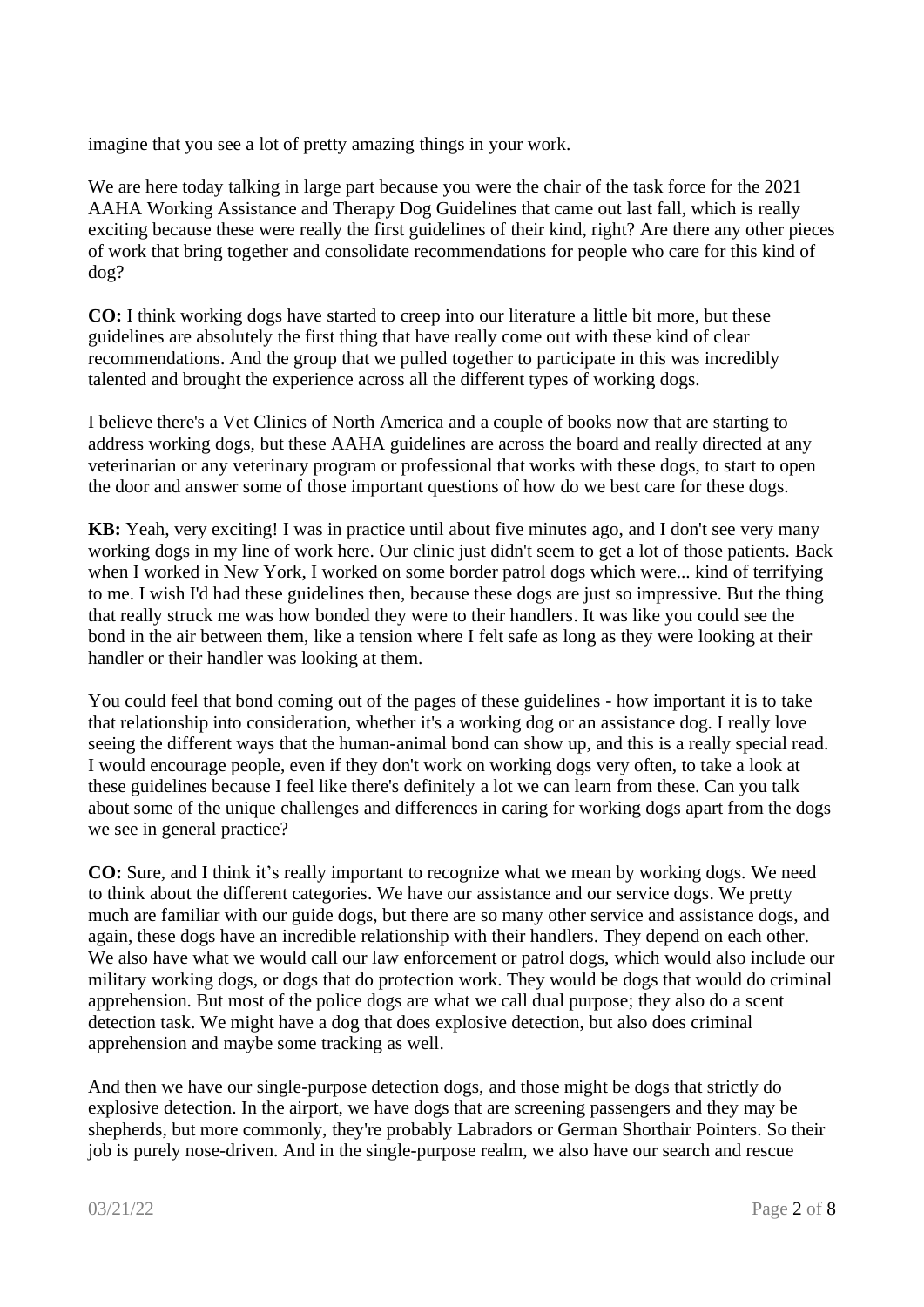dogs, who work in a couple of different environments, whether that's a disaster environment, which is the type of search and rescue dogs I've spent the most of my time with, or the ones that work in more of the wilderness type environments. And across all of those, there is that incredible relationship between the dog and the handler, and it is truly life-dependent and life-saving.

As veterinarians, particularly if you don't see many of these dogs, it's really valuable to go through the guidelines and get some suggestions as to how these dogs are different and how we need to think about them differently and work in a way that is truly cooperative care - not only cooperative with the dog, but cooperative with the handler, so it is a team approach. And we have strongly recommended that we work with the handler and the dog as a team and that we don't remove the handler from the dog. Certainly with the police dogs and the military working dogs, that's a whole safety issue and a trust...

**KB:** I did not want to remove those dogs.

**CO:** No, please be there and help assist me with that. For sure.

**KB:** Listening to you talk about that, I'm thinking about the Fear-Free movement and low stress handling and how, in the time since I graduated, the focus has changed so much. My first job we were holding dogs down under a blanket to get blood samples.

**CO:** Oh absolutely, yeah.

**KB:** And now we're doing it in the room with the owner and some cheese, and it's a totally different approach to animal handling in general. Do you feel like that's something that is taken to a higher level with these working dogs and that maybe we could take some of that with us to general practice?

**CO:** I think that this whole movement towards low stress handling, Fear-Free, cooperative care, however you want to define it, is absolutely essential. Because what I learned early on in working with these search and rescue dogs - these are Labradors, not threatening dogs - they are the worst patients. They have this independent thought, they're very smart, and if they don't want to do something, they don't do it, you cannot wrestle them. And with police dogs, you do not want to wrestle them. So really trying to incorporate as much of this low stress, cooperative care as possible is really good for us, and it's good for the dogs. Here at the working dog center, that's all we do. It sometimes takes us a while to do vaccines on the dog because we're going to take that time. We use a lot of peanut butter.

But we have dogs we've trained so they just stand and we'll take blood from them with minimal crowding, one person, we'll just do a very quick draw and they'll stand there and lick their peanut butter cup, and they're fine with it. It came out of necessity because unless you sedate these dogs, you're not going to manhandle them to get them to participate in veterinary care. Once you start manhandling them, it only escalates because they go into defense mode that can destroy your bond. It can interfere with their work.

**KB:** I would imagine that especially in the case of an assistance dog, seeing the dog distressed would be potentially very detrimental to their person, that bond is so strong.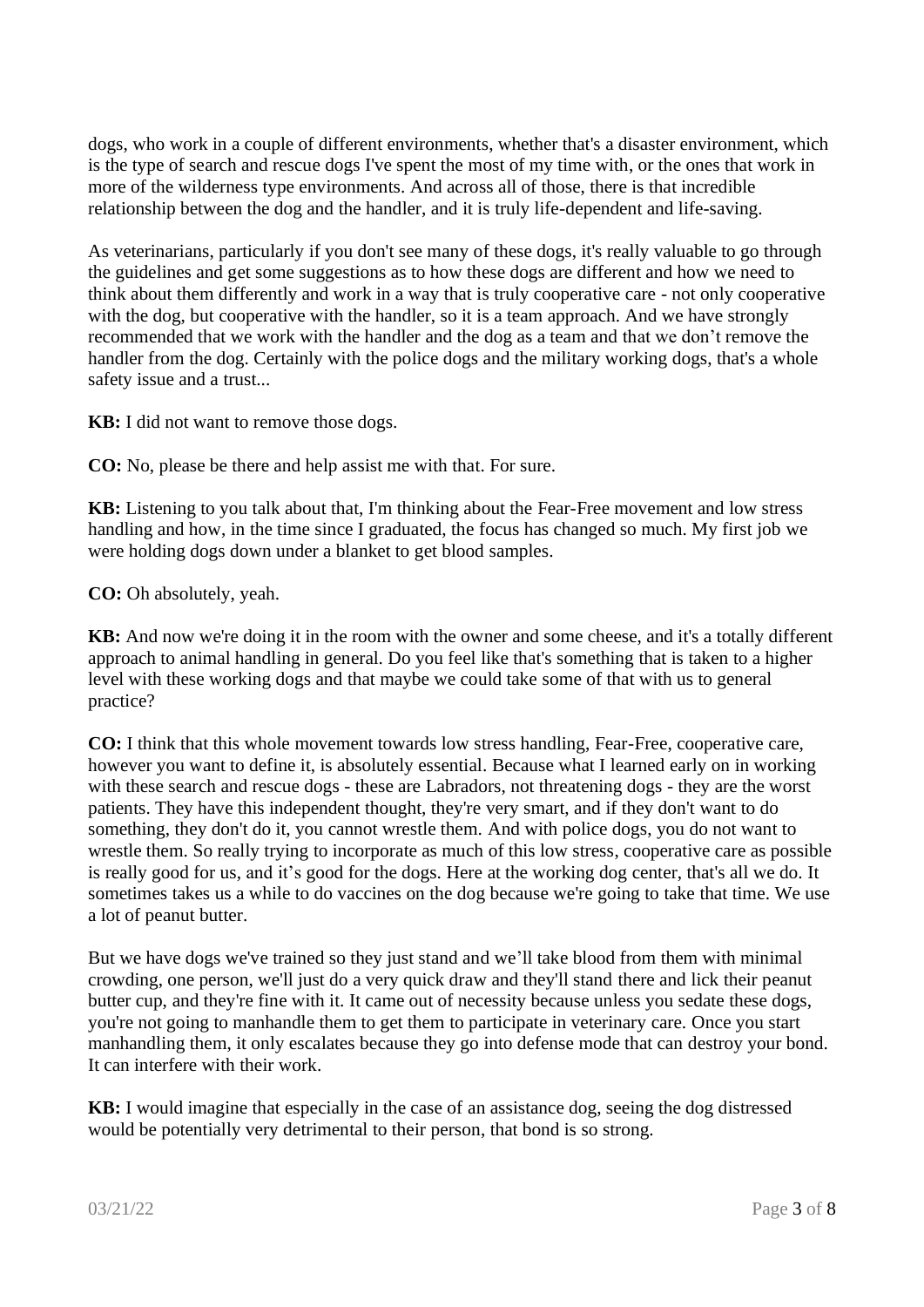**CO:** Oh, absolutely, and another thing that we have to think about is if we have a visually impaired handler and you're doing things to their dog, the handler is picking up that the dog is stressed.

How we communicate during our whole exam and making sure that that handler is absolutely attuned to what's going on [is so important.] Because as the handler gets stressed, the dog gets stressed, and as the dog get stressed, the handler gets more stressed. And then not only are we creating stress, but we're also not able to pick up some of those subtle findings. What we find, because these handlers and dogs are so attuned to each other, is that handlers will bring in a dog and say, "You know, there's just something off." I can't even see a pulled muscle or something that is going to impact that dog's performance and that dog's safety and the handler's safety if that dog is on guard. We really want to maximize that low stress environment to maximize what we can observe and give back to that dog.

**KB:** Those all seem like really good lessons for people in practice in general. To listen.

**CO:** I've always used the phrase, "I don't want to be a dog whisperer, I want to be a dog listener." I think we need to listen to these dogs and acknowledge that the handlers may not have the medical knowledge, but they know their dogs. Even if I have a completely normal CBC/chem and my usual physical exam, which might be a very quick hands-on, isn't picking it up, there are going to be more subtle things. Now we have to start thinking about sports medicine - what about functional movement? What's going on with how that dog's performing? Are there some subtle things that we really need to dig in on? Because if we do have a pulled muscle, that certainly could interfere with dog's ability to function.

**KB:** I think the lessons we can take from working with animals who are so finely tuned to do a job, but also have people who are so tuned in to them - that seems to be how pet owners are now. These are family members in many cases, and listening to the pet owners, keeping them involved in many cases, not separating them, that's how people want us to practice now, and it's becoming an expectation. That kind of transparency and active listening and approaching veterinary care as a team seems like it's becoming the norm, and I love that. It's so much more fun to be a team rather than to stand on the pedestal in your white coat hand down advice.

**CO:** No, and I think if we approach it as a team, even for people with their pet dogs, by engaging in what we call husbandry training or any kind of training, we know that for people who work with their dogs, who train their dogs, that actually enhances the human-animal bond. We have people who do competition sport with their dogs, and I used to do that too, and I realized how much that really enhanced my relationship with my dog. We take that to a professional level, and you can just see how that grows. So it's really something to aim for if we're going to build our relationships, not only with dogs, but with any of our companion animals. The more we listen to them, the more we interact with them, the better our relationship - and we can work together with them as a veterinary team for their care. I think that that's just universal across the board as something we can learn from the relationship these dog handlers have, and hopefully enhance that in all of our clients.

**KB:** You mentioned sporting dogs and going to events with your dogs. Do you ever get pushback from people in your work with working dogs who don't think dogs should be doing this kind of work - that it's putting them in danger unnecessarily or forcing them to do something they don't want to do?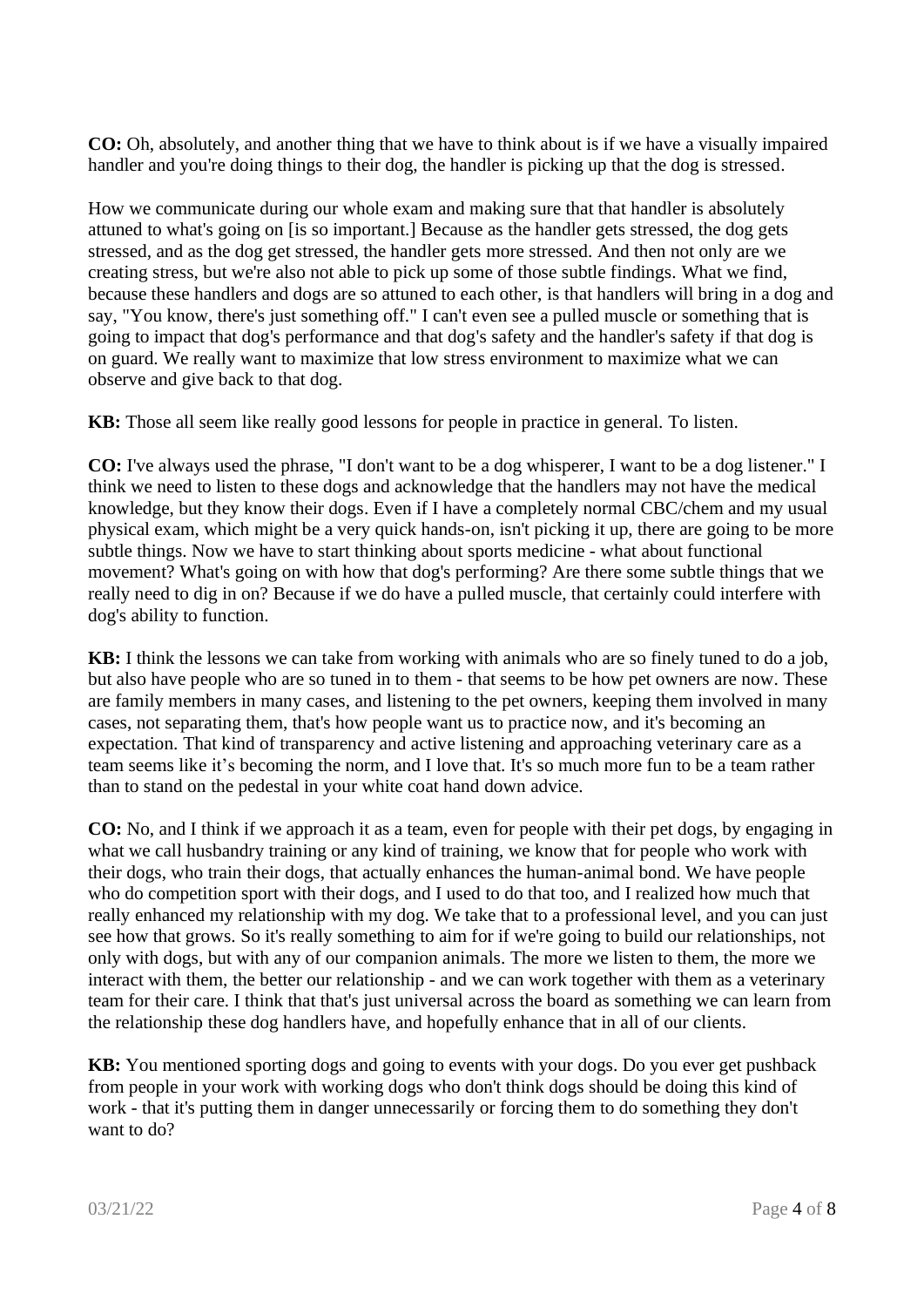**CO:** It's something we think about. Should dogs be doing this? I can tell you that it's actually more harmful to take a dog that is bred for generations to have this kind of intensity and this kind of focus and *not* allow them to do something. What we can think about is: how do we enhance the safety and the welfare of the dogs in these jobs? But doing these jobs is 100% valuable and really good for the dogs, and we actually even have data to support that.

We studied and followed the search and rescue dogs that worked at  $9/11$ , and we compared their longevity, their diseases, to a group of search and rescue dogs that didn't respond to 9/11. What we found is that 9/11 could not be associated with any real ill effects on the dogs that went. We need to know if there's a problem, so we can change our management practices, our trainings, anything that might be an adverse effect. But we actually didn't find that their experience at 9/11 resulted in any kind of systematic behavioral change or physical abnormalities that weren't found across all dogs. 30% of them developed cancer, but so did 30% of the dogs that didn't go to 9/11. We couldn't find an association.

But to me, the most amazing information that we gained out of that study, following 95 Labradors and Shepherds and other dogs that went and 55 that didn't, is that when we looked at them as a group overall, the longevity of those dogs was actually higher than our pet dogs of the same breeds. When we're dealing with dogs that have jobs, there are a lot of reasons this might be: whether it's that they're more physically fit, or that bond that they have, or that they're not sitting, bored all the time, that they're mentally and physically active - they live about two and a half years longer than pet dogs of similar breeds.

I think another piece is veterinarians. When we help people select the type of dog that's right for their lifestyle, we need to make sure that they understand that if you're going to get a hunting line Labrador, that is not a dog that is going to be happy sitting on the couch. He's going to eat the couch. He needs that physical and mental stimulation, and it's not just running. Chasing a ball is not enough. They actually need that mental stimulation to keep them happy and thriving.

These dogs love what they're doing. They are so excited to be able to do this kind of work - I think it is actually a gift that we have working dogs. But we have to think about how we treat them and make sure that we are enhancing that bond and that we develop the science to support these dogs in the best way possible.

**KB:** I love that answer. That makes me think of that movie that everybody's putting out memes about now: *Dog* with Channing Tatum and the Belgian Malinois. Everybody's putting out memes because they're really scared of all their clients that are gonna…

**CO:** Help us, please.

**KB:** …Go out and get one. It is much crueler, in my opinion, to put a Belgian Malinois in a small apartment with a bunch of kids versus letting a dog do what it's bred to do and naturally is inclined to love.

**CO:** I fostered one of our dogs for a program that was a Belgian Malinois, and I definitely... They are brilliant dogs, but they're a Ferrari, and they absolutely need a job. They are not pets. Not pets.

**KB:** I'm thinking of a Malinois I knew who had a wonderful owner, but the dog was so fearful in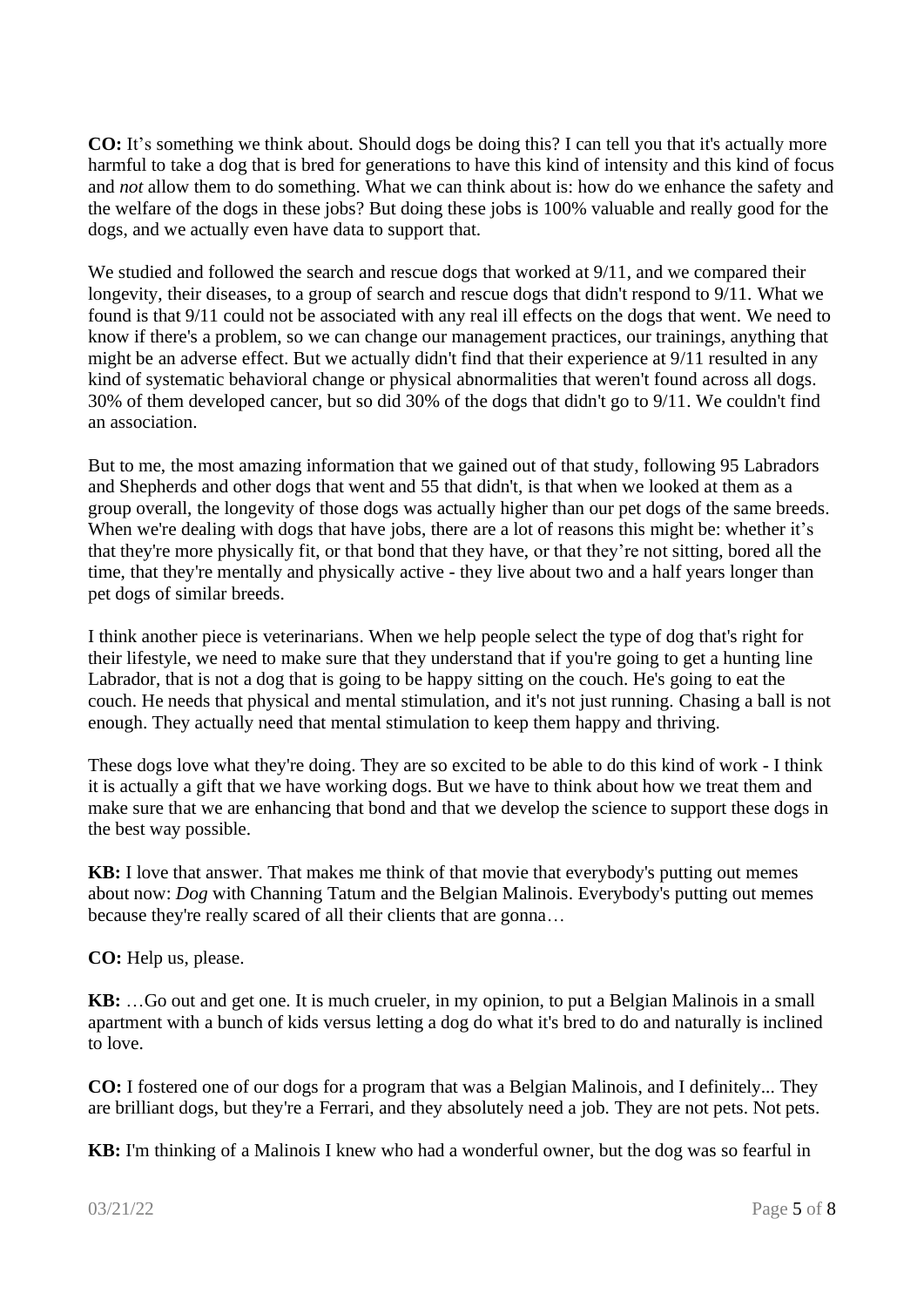the clinic - and this was really before we were handing out anti-anxiety medications to everybody the way that I happily do now. He had pulmonic stenosis that went undiagnosed for a couple of years because people could barely get close to him, and when they did he was growling and you just never got a good auscultation. And then suddenly here's this giant murmur. It was a shock that day.

In some areas in veterinary medicine, you have people who are taking care of farm animals or draft horses who have to pull a cart, like Amish horses. Animals where there's a very clear economic line beyond which they're not going to be saved; the veterinary care is not going to be worth the money to that owner. And I was just wondering, in your work, do you find that most of the organizations you work with are willing to go to that next level to pay for medical care for the dog?

**CO:** I think that's a great question, and it's a real challenge because we have to look at the populations that have these dogs and are working with these dogs. In some of the service dog organizations, the organizations maintain ownership of the dogs, so they're able to make sure that they can provide the care. But for some people who have service dogs, they might have challenges with having a job or holding a job, so they might not have the finances to support it - but their lives depend on it. How do we support them so that they don't have to make these decisions on a financial basis? That's a challenge for us as a veterinary profession and as a community. Some search and rescue dogs are owned by fire departments, but a lot of the search and rescue handlers are volunteers. 20 years ago, when I looked at the numbers, people were spending about \$15,000 a year just on training and supporting their dogs, and it's coming out of their own pocket.

The thing about the search and rescue folks is they will probably not have dinner to be able to support the care of their dogs. But we need to be attentive because these are public servants. They're doing a service for our community that would otherwise not be done. There are going to be some situations where it becomes a financial decision, but usually they're going to do everything they can, or they might opt for a less expensive route if there's an alternative. Our law enforcement agencies have some financial constraints, but a lot of times if that dog reaches a point where there is a major problem that's going to prevent it from working, they'll retire the dog, and a lot of those dogs will then go to live with the handler. Once they're retired, the department no longer pays for their care, so it's on the handler again.

Luckily, there are some charitable organizations that help support working dogs in this kind of situation, but it's really difficult. When we look at the service that these dogs provide, it is something that we need to figure out. Luckily, we don't run into it too often, but there are definitely financial situations that come up that we have to have a conversation about. One of the most difficult decisions when we're dealing with working dogs is the question of euthanasia. There's nothing that moves you more than when not only the whole police department, but all of the neighboring police department canine units file into your hospital to say goodbye to one of their colleagues. These are officers. I choke up even thinking about some of the settings when I've had to be in that situation; it's not something they take lightly at all.

**KB:** No, no. I'm glad. I feel like that must put a lot of pressure on you and colleagues who work on these dogs – I'm thinking of not just the police dogs that come in with a gunshot wound or something, these dramatic rescues and saves, but also somebody's assistance dog who's been with them for a decade and they're sick now, and they have something that you can't fix. How do you handle that kind of pressure and emotion?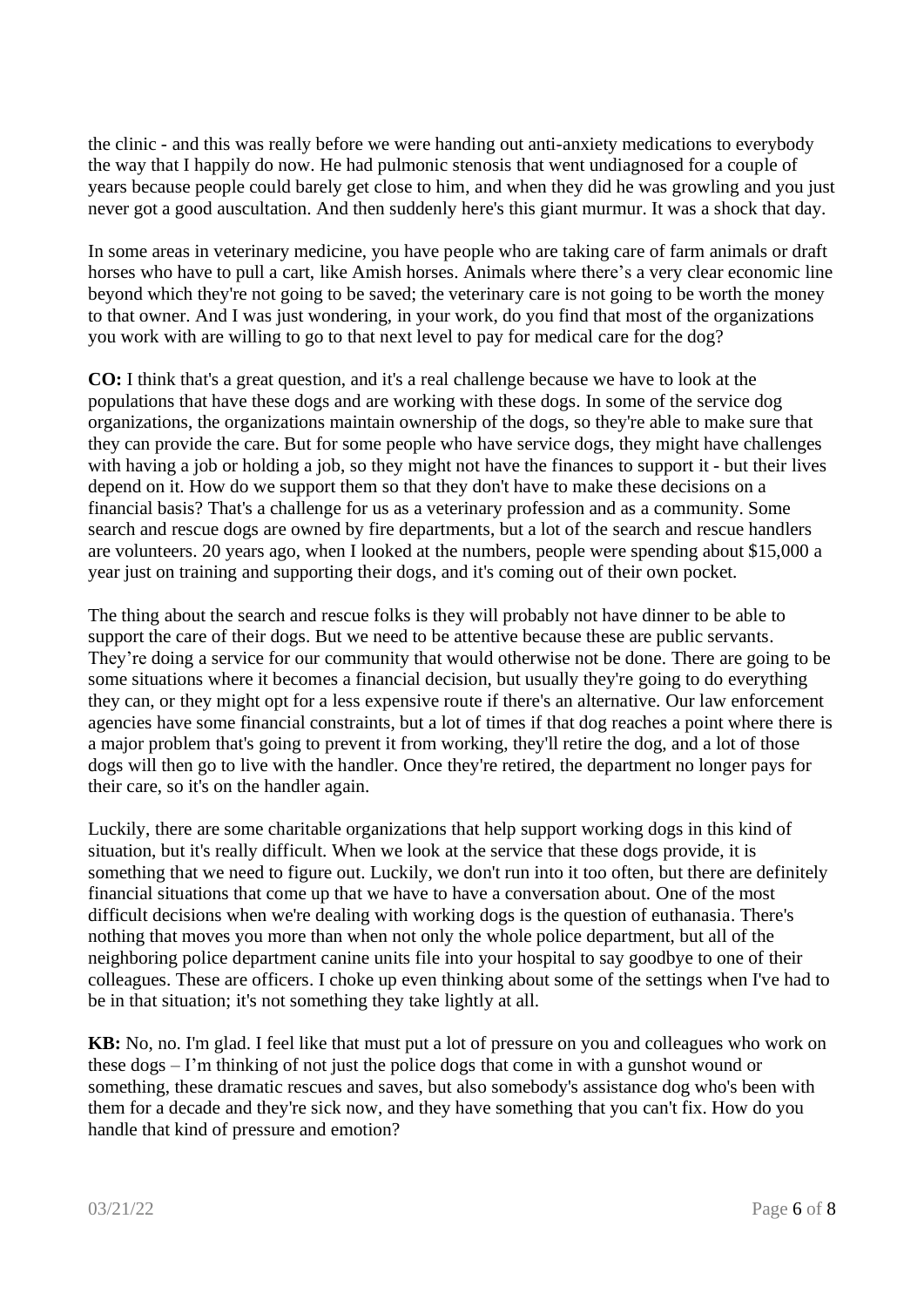**CO:** It's really tough. It really is. I guess the way I try to think about it, just as having lost a dog that was with me for 17 years, is that every day is a gift that I have that dog, and the opportunity to have been able to experience that. As part of the team, with that handler and that dog, to be able to provide the care that we know is the very best possible, that is the only way we can get through that - because we know they're all going to die some time, and if we focus on that, it's just going to rip your heart out every time.

**KB:** The most beautiful and terrible thing about working with animals is that you know they're not begrudging any of those days or any of the days they're not going to get, they just live in the moment.

**CO:** We need to learn from dogs about joy. Definitely a lesson that we can learn from them.

**KB:** Well, Dr. Otto, this has been fantastic. Before we wrap up, I just wondered, do you have any stories about a particular dog or a particular dog and person combo that really touched you?

**CO:** So many stories. I think one of the ones that probably brings tears to my eyes almost every time is one of the search and rescue dogs, Bretagne, who was the last surviving dog from 9/11. She was a Golden Retriever and her handler, Denise Corliss, came to ground zero as our team was leaving. Bretagne was just certified at that time, I think either 18 months or two years old, and throughout the years until she turned 16 - I think she died about 16 and a half or a little bit older the relationship that Denise and Bretagne had, it was so wonderful.

Not only did they serve as search and rescue dogs on Texas's task force, but she went on to be a reading assistance dog and just an all-around dog who touched the world. She was really, really amazing. I mean, there are so many dogs that have so many incredible stories, and it's that relationship - again, the dogs are incredible - but it's the team, their connection with people that really puts them into a whole different realm.

**KB:** I love that. I remember reading about Bretagne.

**CO:** She had a sweet 16th birthday, which was a very fun video on YouTube, and then the video when they finally had to make the decision that it was time to put her down was again a full-on tear jerker.

**KB:** I can imagine. Well Dr. Otto, I could ask you questions all day -

**CO:** I could talk about working dogs all day. There's just so much to say about them.

**KB:** Well, hopefully we'll get to hear more of your stories sometime in the future. But thank you so much for spending this time and talking to us about some of the points from the Guidelines about really listening. I think we can all take that away into our practice, whether we're working on working dogs or not. I really do think these Guidelines are a good read for anybody in practice because we can take those lessons with us.

**CO:** Yeah, I do think that they're great across the board, and if people do want to learn more and really hone those skills and build that up, we have a certificate program that we teach through the Working Dog Center called Working Dog Practitioner. That allows people to take it to that next